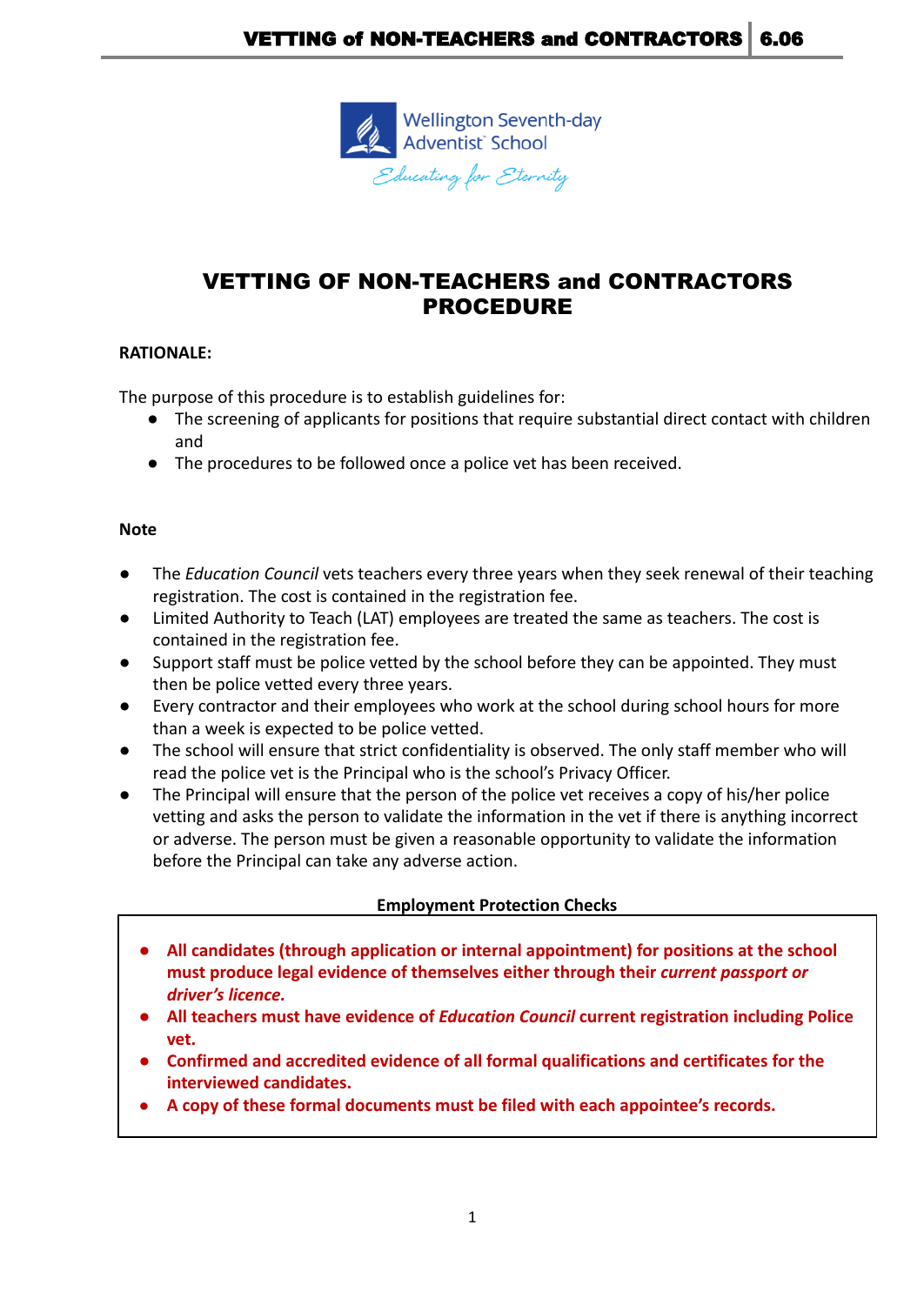It is essential to ensure that the law, and all practices and procedures, including recruitment and hiring, are designed, mangged and administered to provide the utmost protection for children within the education system as well as the *wider community environment.*

It is perhaps more important that people in the education system see beyond the system itself and recognise that the *safety and welfare of the children in the education system transcends all else.*

*(MoE Inquiry into the Employment of a convicted Sex Offender in the Education Sector -2014)*

#### **GUIDELINES:**

#### **Preparing to Conduct a Police Vet:**

All application forms for a non-teaching position must:

- Make reference to the fact that the appointment will be subject to a satisfactory police vet and have appropriate questions on matters relating to previous convictions.
- Make clear individuals will be disqualified from holding positions that require substantial contact with children if their criminal records include any of the following:
	- Past history of sexual abuse of children;
	- Conviction for any crime in which children were involved;
	- History of any violence or sexually exploitative behaviour.

#### **Support Staff**

- Information on support staff positions that is sent to candidates will include information about the requirements of police vetting. Candidates will have to acknowledge that they received and understood these requirements.
- When the decision has been made to employ a person they will be asked to complete the details found on the Police Vetting form.
- The school will complete all details and will then upload the form to the appropriate authority.
- Only the Principal will have access to the returned information.
- If the vetting is "clear" the Principal will complete the appointments procedure.
- If the vetting indicates something amiss the principal will give a copy of the police vetting to the applicant who will be asked to validate the information. That is, provide proof that the information is wrong. The person will be given two weeks to do this. The applicant should be in regular contact with the Principal to indicate progress is being made.
- If the applicant cannot disprove the police vetting, the Principal will inform the candidate that their appointment has been put aside in favour of the next applicant.

#### **Contractors**

- **●** Contractors will be informed that they and **any employee who will be working at the school during school hours for more than a week** will be required to be police vetted and that the **completion of this and the cost shall be borne by the contractor.**
- The contractor and employees shall complete the details on the form. Contractors who refuse to complete this shall either not be used on school business during school hours or not be used at all at the Principal's discretion. Employees who refuse will not be used at the school. The Principal will ensure this procedure is followed.
- The school shall complete their part of the form and send the form to the Police.
- Only the Principal will open the returned information.
- If the vetting is "clear" the Principal will advise the contractor accordingly and that person will inform his/her employees.
- If the vetting is adverse the Principal will give a copy of the police vet to the person who has "failed" the vetting, not necessarily to the contractor as the employer and ask him / her to validate the information. The person will be given a reasonable period of time to do this, two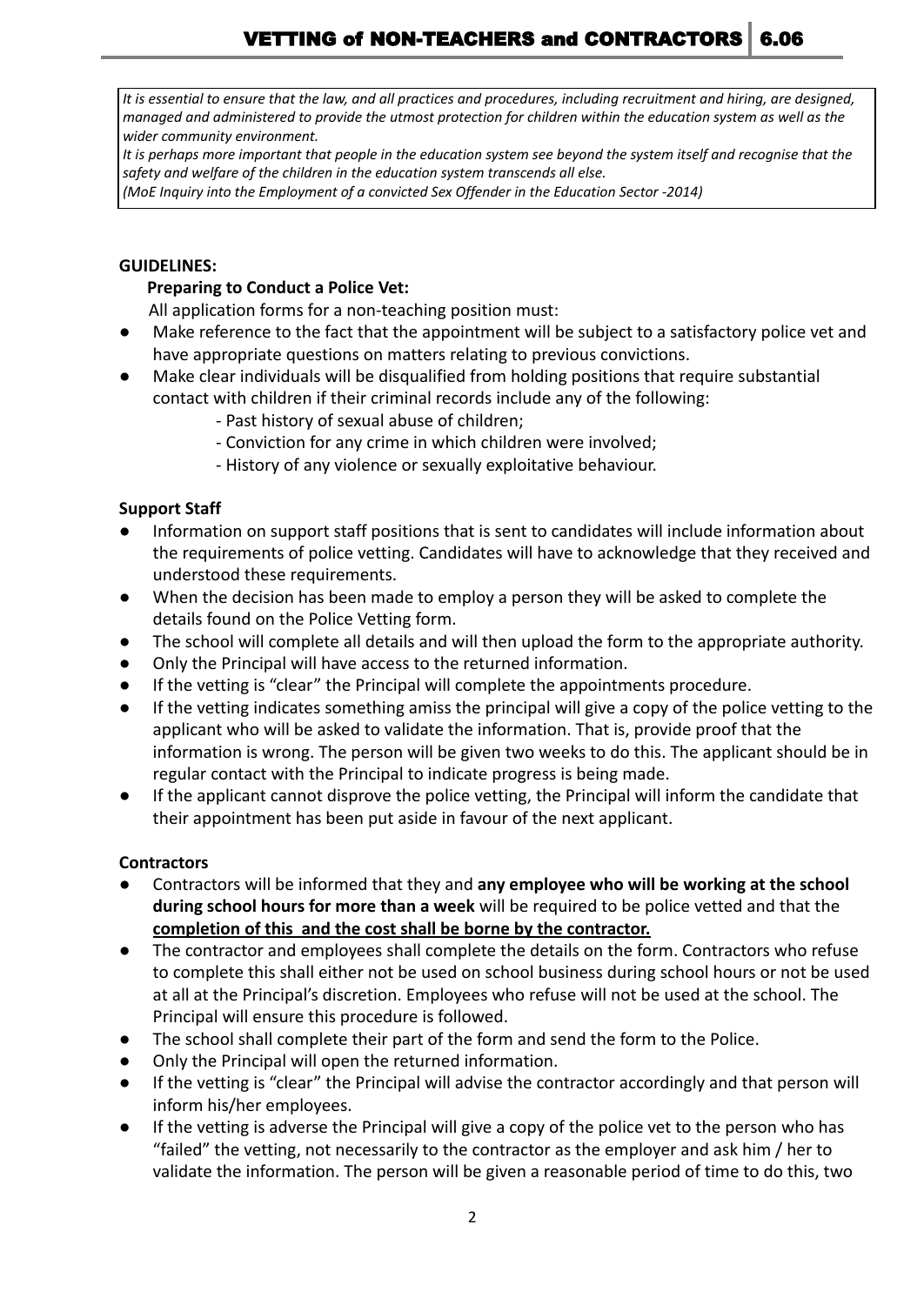weeks. The person should be in regular contact with the principal to indicate progress is being made.

If that person cannot disprove the police vetting, the Principal will then inform that person, and his / her employer, that he / she cannot work at the school. No details need be given to the employers.

# **Volunteers**

- Very clear, simple information sheets will be sent to all parents so they understand the need and process of police vetting. These sheets will detail what would be deemed unacceptable offences so those parents who erred in youth with minor offences will not be unnecessarily alarmed.
- **● Volunteers who regularly work with students in an unsupervised position will be vetted.**
- The parent and school will complete the form and upload it to the Police.
- Only the Principal will open the returned information.
- If the vetting is "clear" the Principal will inform the parent.
- If the vetting indicates something amiss the Principal will give a copy of the police vetting to the volunteer who will be asked to validate the information. That is, provide proof that the information is wrong. The person will be given two weeks to do this. The volunteer should be in regular contact with the Principal to indicate progress is being made.
- If that person cannot disprove the police vetting, the Principal will then inform that person that he / she cannot volunteer at the school.

# **Police Vetting Register**

# T**he school will operate a Register of all requests made for a police vetting. The headings will include:**

- Subjects name / D.O.B.
- Category (support staff, contractor, contractor's employee, volunteer).
- Date posted to Police
- Date the result is received
- Outcome ("pass" or "fail")
- Date the vetting expires
- Comment (for result of appeal etc).
- The Police Vetting Register will be kept on the Principal's private Drive (Google).

# **Receiving a Police Vet**

- Due to the sensitive nature of information a school may receive, all police vets should go directly to the Principal's email.
- The Principal must observe strict confidentiality and share the information with only the Board as employer, and any employee tasked with handling the information.
- Applicants will be given a chance to challenge the accuracy of the information received. However until the Board receives a correction from the police, it should assume the information received is correct.
- Applicants will be given a chance to challenge the accuracy of information received within a reasonable period. Failure to do so may result in a discontinuation of the application process. However the Board must ensure that it observes the principles of natural justice and procedural fairness.
- If a vet does not reveal any criminal offences or concerns by the police then the vet may be destroyed or handed to the applicant (or contractor). A record of the vet having taken place must be kept.